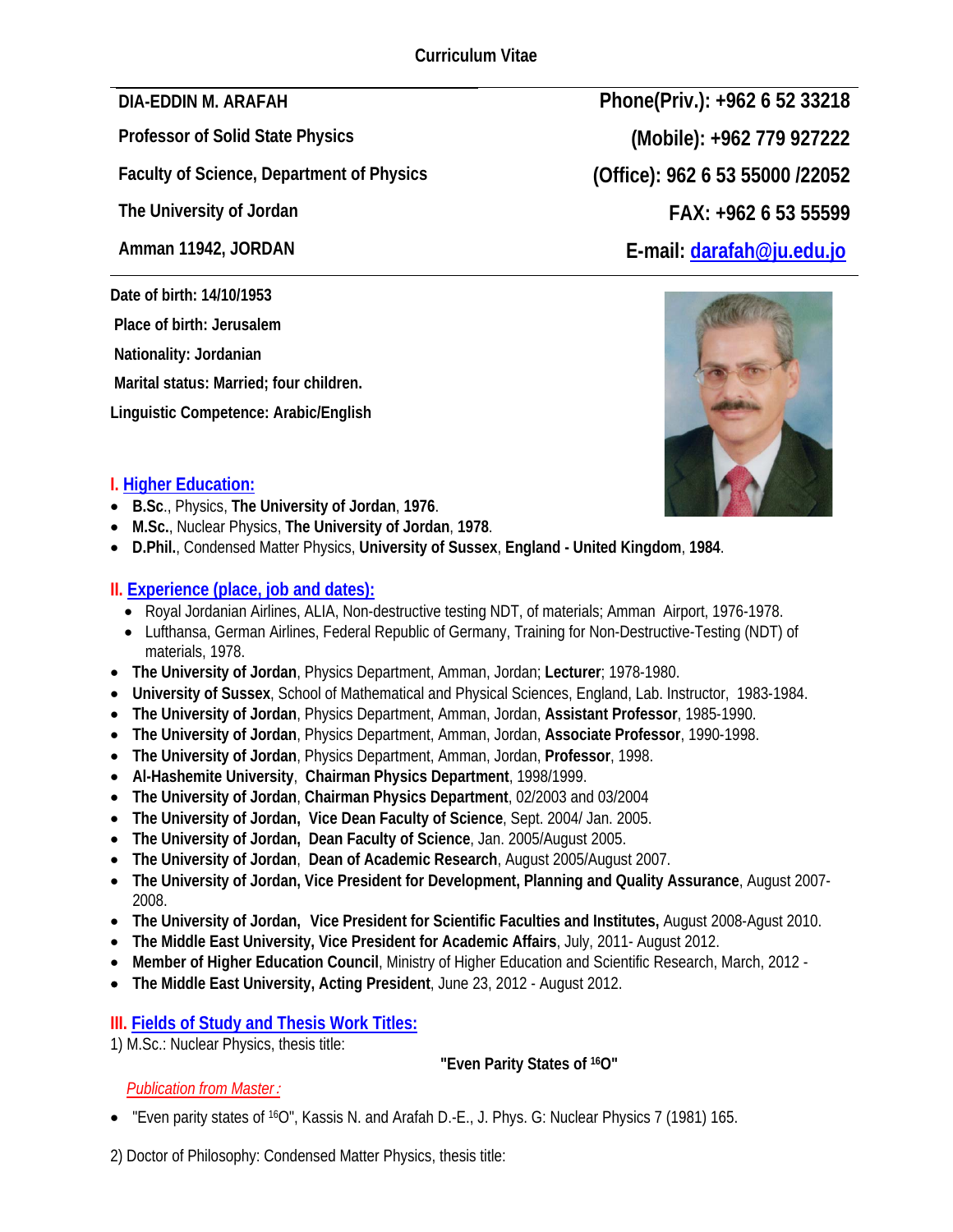### **techniques"**

#### *Publications from Doctorate:*

- "RBS studies of implanted heavy ions in  $CaF<sub>2</sub>$  and LiF single crystals", Bangert U., Thiel K., Kerr W. and Arafah D.-E., GSI Annual Report, 1981, 196.
- "Ion range studies of cerium implanted  $CaF<sub>2</sub>$ ", Arafah D.-E., Bangert U., Thiel K. and Townsend P.D., Nucl. Instr. and Methods, **209/210** (1983) 1105.
- "Radiation enhanced diffusion of Krypton and Uranium impurities in LiF", Bangert U, Arafah D.-E., Sassmannhausen U., Thiel K. and Townsend P.D., Nucl. Inst. and Methods, **209/210** (1983) 1111.
- "Preferential sputtering and ion induced changes in the composition of pure and U-doped LiF single crystals", Thiel K. Sassmannhausen U., Arafah D.-E. and Recker K., Nucl. Inst. and Methods **B1** (1984) 282.
- "Changes in RBS spectra resulting from surface charge effects", Arafah D.-E. and Townsend P.D., Nucl. Inst. and Methods **B4** (1984) 399.
- "Lattice location of Ce implanted in  $CaE<sub>2</sub>$ ", Arafah D.-E., Georgiacodis D.N., Townsend P.D., Hogg C.W. and Chadwick A.V., Proc. Int. Symp. On Three Day in Depth Review of Particle Accelerator Impact in the Interdisciplinary Field, LNL-Padova, Italy, (1985) 38.

## **IV. Scientific Grants and Visits:**

- British Council Scholar, 1980-1981.
- The University of Jordan Scholar, 1981-1984.
- Short-term visit to the Institute of Nuclear Chemistry (IKC), Koln University, supported by the University of Sussex, May 1982.
- Scientific visit to IBM Research Laboratories, York Town Heights, New York, and New York University at Sunny Albany, USA, May/June 1982.
- Research grant on the use of nuclear techniques in research and applications including Nuclear reaction analysis, activation analysis; Nuclear Physics Institute, Goethe University, Frankfurt, FRG, 1/6-1/9/1987; supported by DAAD.
- "Orientation dependence of stopping powers studied in GaAs by nuclear reactions", Arafah D.-E., Qumri N. Meyer J.D., Thomas T. and Bethge K., IKF Annual Report, 1987.
- Research grant from the Deanship of Research, The University of Jordan, contract number 2/3/87.
- Scholar from Goethe University, Frankfurt, FRG, Joint Research; 1/6-20/7/1988.
- Research grant to the University of Padova, supported by the International Center for Theoretical Physics, ICTP, Trieste, Italy, 1/6-20/9/1989.
- Research grant from Stiftung Volkwagenwerk in collaboration with the Institut fur Kernphysik der Univarsitat Frankfurt, "Modification of the properties of materials during ion implantation and their analysis", 1989-1991.
- Research grant on the use of nuclear techniques in research and applications; Nuclear Physics Institute, Goethe University, Frankfurt, FRG, 15/6-15/8/1995; supported by DAAD.
- Research grant from GTZ and DAAD in collaboration with the Institut fur Kernphysik der Univarsitat Frankfurt, "Materials analysis using ion beams", 1997-1999.
- Deanship of Academic Research, The University of Jordan, 2007-

## **V. Academic Supervision:**

A. *Master of Science theses works:*  $(*$  = Classification number at the University of Jordan library)

- 1. "Rutherford backscattering studies of impurities doped glass", **Ayman K. Sbouh**, The University of Jordan, Physics Department, May 15, 1988. - **539.754 S276\***
- 2. "Stopping power measurements using the Rutherford backscattering spectrometry technique", **Rafiq I. Al-Amleh**., The University of Jordan, Physics Department, March 30, 1989. - **539.754 A517\***
- 3. "Rutherford backscattering simulation", **Wong C. Pak**, The University of Jordan, Physics Department, May 27, 1990. - **539.754 P152\***
- 4. "Diffusion in glass", **Abdel-halim S. Mubarak**, The University of Jordan, Physics Department, August 20, 1990. - **544.5 M941\***
- 5. "Ion beam mixing of Au/Sb thin films", **Awwad A. Sharaf**, The University of Jordan, Physics Department, September 27, 1990. - **532.6 S531\***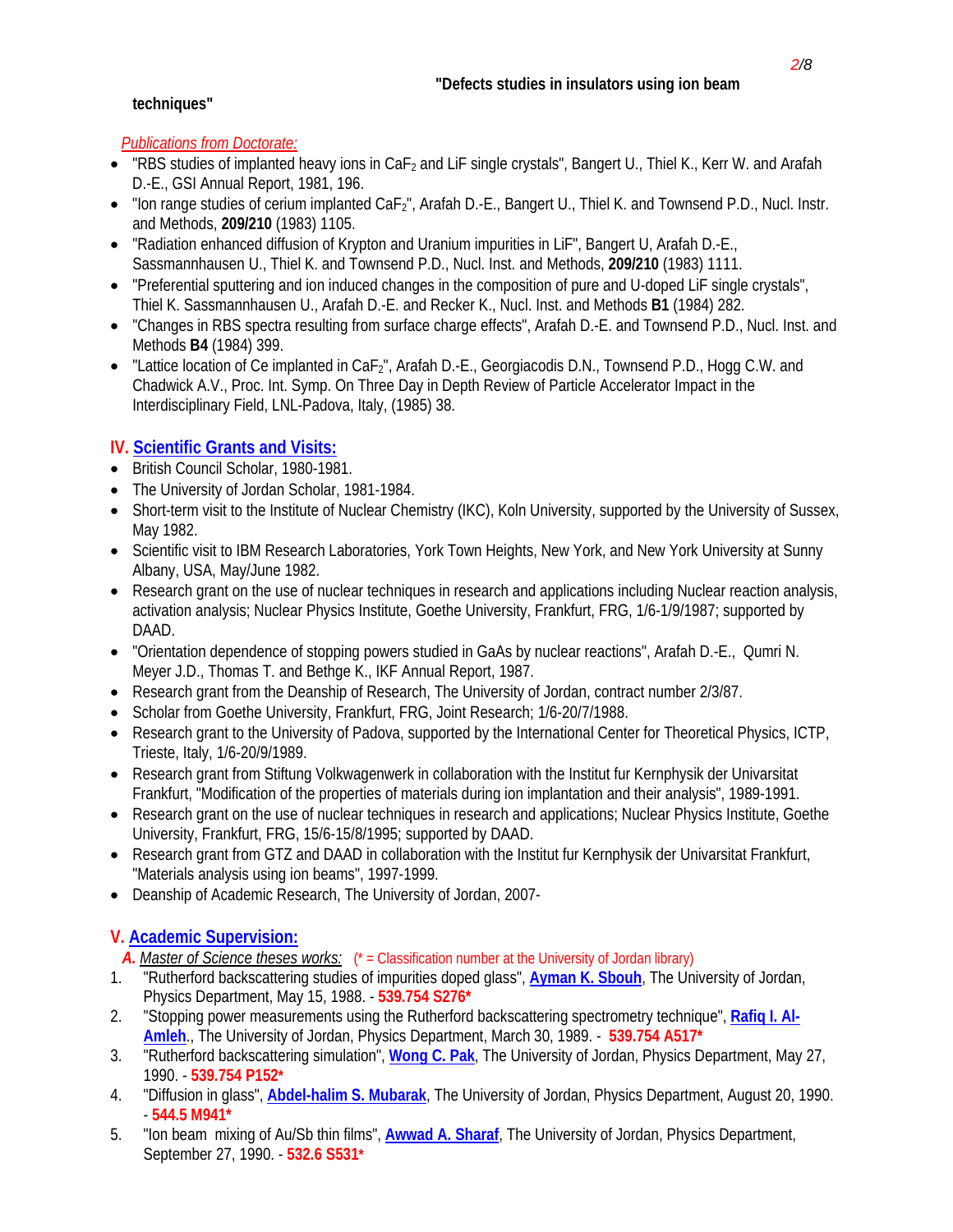- 6. "Construction and testing of a Parallel plate avalanche detector, (PPAD)", **Khaldoun S. Al-Khayyat**, The University of Jordan, Physics Department, February 4, 1991. - **537.125 K45\***
- 7. "Analysis of pure and Eu-doped single crystalline CaF2 by nuclear reactions", **Badie R. Gaith**, The University of Jordan, Physics Department, February, 29 1992. - **539.75 G412\***
- 8. "Concentration and time dependencies of the diffusion processes in glass", **Mohammad I. Al-Qabaha**, The University of Jordan, Physics Department, June 23, 1992.- **536.2014 Q1\***
- 9. "Ion beam mixing: theory and experiment", **Lubna K. Hamdan**, The University of Jordan, Physics Department, August 9, 1992. -
- 10. "Thermoluminescence studies of irradiated doped insulators", **Mohammad H. Al-Turany**, The University of Jordan, Physics Department, October 9, 1994. - **535.35 T948\***
- 11. "Characterization of TL emission spectra resulting from sensitized TLD-100", **Asma G. Mahmoud**, The University of Jordan, Physics Department, November 14, 1995. - **535.3 M215\***
- 12. "Electric field enhanced diffusion in glass", **Mufied Al-Mughrabi**, The University of Jordan, Physics Department, March 22, 1995. - **530.475 M951\***
- 13. "Ion mixing of Ag/Cd thin films", **Nazeih Masoud**, The University of Jordan, Physics Department, April 20, 1997. - **530.43 M412\***
- 14. "Thermoluminescence emission spectra of Dy doped CaSO4 phosphor crystals", **Lubna N. Tu'meh**, The University of Jordan, Physics Department, April 13, 1997. - **535.35 T925\***
- 15. "Trapping parameters determination using the inflection points method and distribution of frequency factor", **Bilal Al-Qassem**, The University of Jordan, Physics Department, June 18, 1997. - **535.35 Q1\***
- 16. "A study of the Environmental radioactivity in water", **Fuad Shreiteh**, The University of Jordan, Physics Department, March 1998.
- 17. "Normal and enhanced ion-exchange processes of Ag and TL ions in glass", **Sharif Hussein**, The University of Jordan, Physics Department, October 1998. -
- 18. "Ion-exchange studies of Bi+3 and La+3 in glass with dimethyl-formamide (DMF) as a solvent", **Maha Tumalieh**, The University of Jordan, Physics Department, October 1998. - **530.416 T661\***
- 19. "Thermoluminescence of LiF based dosimeters and their applications in radiation diagnosis", **Shada Al-Ramahi**, The University of Jordan, Physics Department, July 1998. - **535.35 R165\***
- 20. "Characterization of ion implanted quartz by Rutherford backscattering and Thermoluminescence", **Khadijeh Abu-Sleimeh**, The University of Jordan, Physics Department, June 2000. **530.41 I82\***
- 21. "Characteristics of Irradiated Germanium Thin Films Deposited onto Silicon Substrates by Rutherford Backscattering and Thermoluminescence", **Thanaa Abdel-Aziz**, The University of Jordan, Physics Department, January 2002. - **530.4175 S562\***
- 22. "Thermoluminescence Characteristics of Mixed Alkali Sulphates Doped with Rare Earth Elements", **Mahmoud Al-Eleimi**, The University of Jordan, Physics Department, June 2003. - **535.35 E37\***
- 23. "Characterization of ion implanted quartz by Rutherford backscattering and Thermoluminescence", **Shadi Salem**, The University of Jordan, Physics Department, June 2003. **530.4175 S163\***
- 24. "Characteristics of Irradiated Germanium Thin Films Deposited onto Silicon Substrates by Rutherford Backscattering and Thermoluminescence", **Radhi Al-Unaizi**, The University of Jordan, Physics Department, June 2003. - **530.4175 E58\***
- 25. "Thermoluminescence Characteristics of Post-◌ِ Irradiation of Ag-Thin Films Deposited onto Glass", **Hala Jaber**, The University of Jordan, Physics Department, August 2003. - **535.35 J11\***
- 26. "Sensitization of the Thermoluminescence Response of KBr Phosphor ", **Samer Dabeit**, M.Sc. Thesis, The University of Jordan, Physics Department, February 2005. - **530.412 D112\***
- 27. "Studies of the Characteristics of Doped and Ion Irradiated KBr Phosphors by Rutherford Backscattering", **Laith Al-Dalabeeh**, M.Sc. Thesis, The University of Jordan, Physics Department, February 2004. - **530.416 D756\***
- 28."Studies of Fluoride Deposition in the Dental Enamel Following the use of Fluoride–containing Gel by (p,αγ) Nuclear Reaction", **Anna-Hita Nasr**, M.Sc. Thesis, The University of Jordan, Physics Department, February 2004. - **530.41 N264\***
- 29. "Characterization of Si-Fe Systems by Rutherford backscattering spectrometry", **Tahani Bouzieh**, M.Sc. Thesis, The University of Jordan, Physics Department, February 2004. -
- 30. "Thermoluminescence characteristics of mixed alkali sulphates doped with Rare Earth elements" **Lauy Barham**, M.Sc. Thesis, The University of Jordan, Physics Department, January 2005. - **535.35 B251\***
- 31. "Characterization of thin Co/Fe films deposited onto Silicon", **Zainab Al-Asfar**, M.Sc. Student, The University of Jordan, Physics Department, Joined November, 2007. - **530.41 A817\***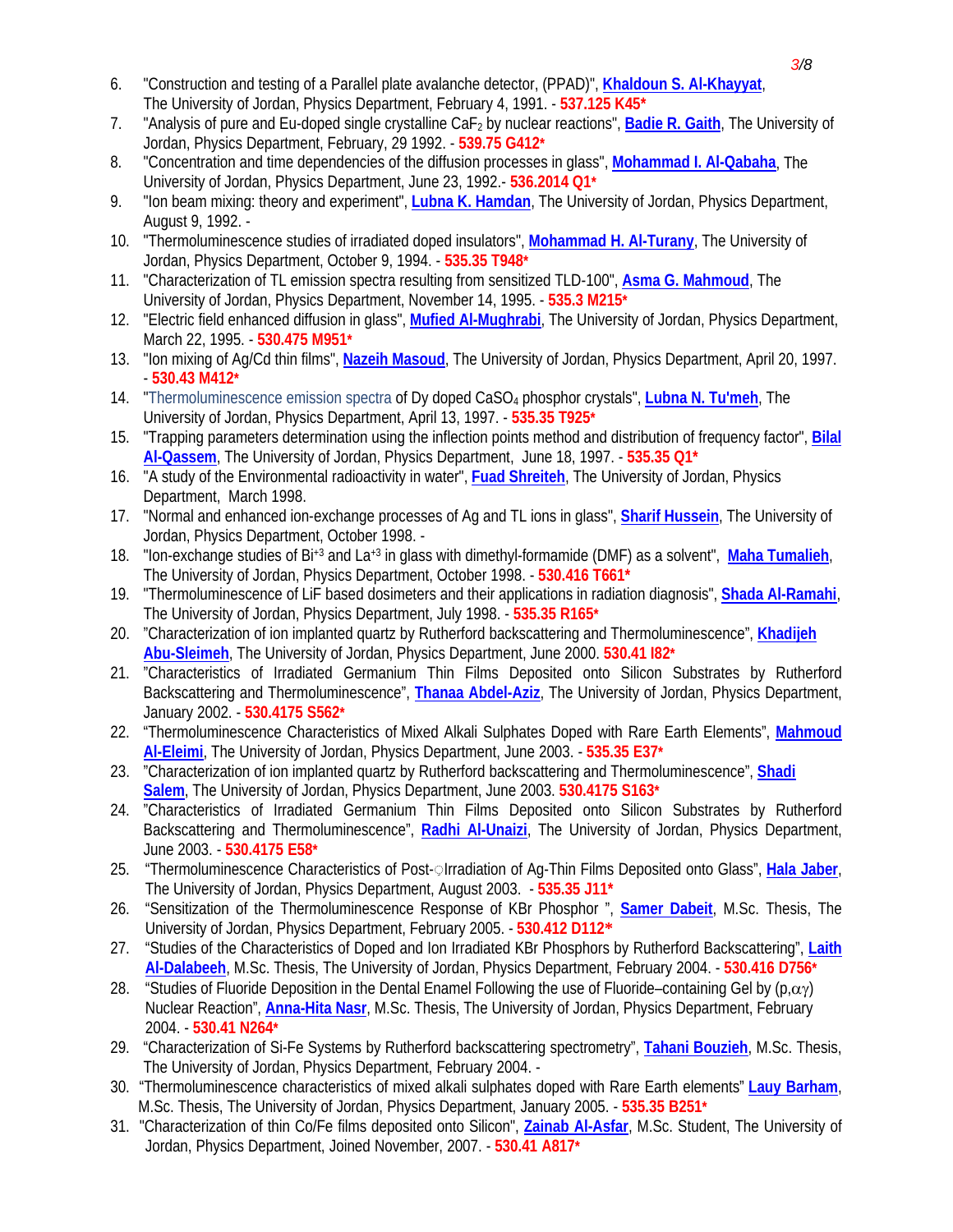- 32. "Emission spectra and thermoluminescence glow curves of doped mixed alkali sulphates", **Ola Sawaftah**, M.Sc. Student, The University of Jordan, Physics Department, May, 2007. **530.416 S271\***
- 33. "Thermoluminescence response of doped LiF : Mg, Ti TLD materials", **Rasha Abu-Ruz**, M.Sc. Student, The University of Jordan, Physics Department, May, 2008. - **530.412 R987\***
- 34. "Characterization of Doped Sodium Chloride (NaCl) using Thermoluminescence", **Laila Habash**, M.Sc. Student, The University of Jordan, Physics Department, April, 2011.

*B. Doctor of Philosophy theses works:* (\* = Classification number at the University of Jordan library)

- 1. "Environmental Studies in the attenuation of Radiation and transfer effects of radionuclides", **Mohammad Awadallah**, Ph.D. Thesis, The University of Jordan, Physics Department, August 2003. - **539.752 A964\***
- 2. "Charge states of post accelerated thin solid films resulting from ion-atom exchange phenomena", **Abdullah Mahasneh**, Ph.D. Thesis, The University of Jordan, Physics Department, September, 2005. - **539.72112 M214\***
- 3. "Characterization of thin films deposited onto quartz by Rutherford backscattering and Thermoluminescence", *Noura Al-Dahabi*, Ph.D. Thesis, The University of Jordan, Physics Department, 2005. -
- 4. Improvement of the thermoluminescence properties of co-doped alkali sulphates", **Mohammad Al-Elaimi**, Ph.D. Thesis, The University of Jordan, Physics Department, 2010. - **530.416 U36\***
- 5. "Correlation of Backscattered and Recoil Ions in Violent Ion-Atom Collisions by Coincident Rutherford Backscattering Spectrometry", **Hanan Saadeh**, Ph.D. Thesis, The University of Jordan, Physics Department, 2010. - **539.757 S111\***
- 6. "Characterization of Cement using Thermoluminescence", **Manal Dahab**, Sudan, Ph.D. Student, The University of Jordan, Physics Department, Joined December, 2011.
- 7. "Synthesis and Characterization of Thermoluminescence Properties of as Prepared and Doped SiO<sub>2</sub>-Glass", **Fawzeiyeh Khamis**, Libya, Ph.D. Student, The University of Jordan, Physics Department, Joined May, 2012.

#### **VI. Conference and Workshop Participation:**

- 9th. Int. Conf. on Atomic Collisions in Solids, "ACIS", Lyon, France, July, 1981.
- Analysis by High Energy Ion Beams: Developments and New Applications, Brighton, England, June 1983. o Research title: "Changes in RBS spectra from surface charge effects".
- 11th. Int. Conf. on Atomic Collisions in Solids, "ACIS", Grenoble, France, July 1983.
- Int. Symp. on Three Day in Depth Review on Nuclear Accelerators Impact in the Interdisciplinary Field, LNL-Padova, Italy, May 1984.
- $\circ$  Research title: "Lattice location of Ce implanted in CaF<sub>2</sub>".
- Summer Workshop in Condensed Matter Physics, ICTP, Trieste, Italy, August 1985.
- 1st. Workshop on Van de Graaff Accelerators in Research, Training and Technological Applications, "ARTTA'85', September 1985, The University of Jordan, Physics Department, Amman, Jordan. o Research title: "Effects of biasing on RBS measurements".
- 1st Conf. on Condensed Matter Physics "PCM'86", July 1986, University of Jordan, Physics Department, Amman, Jordan.
- I.C. Summer School on Ion Beam Analysis of Solids, "CIBAS", Jena University, DDR, 1-13 Sept. 1986.
- o Research title: "Charge states separation and measurements ".
- 1st. Conf. of the Jordanian Chemical Society, Phosphate Mining Comp., Amman, Jan. 1986. o Research title: "Materials analysis using high energy ion beams".
- 2nd. Workshop on Van de Graaff Accelerators in Research, Training and Technological Applications, "ARTTA'87', Oct. 1987, The University of Jordan, Physics Department, Amman, Jordan.
	- o Research title: "Thickness determination by RBS technique".
- 2nd Conf. of the Jordanian Chemical Society, Phosphate Mining Comp., Amman, Jan. 1987.
- o Lecture title: "Glass and fiber optics".
- Summer Workshop in Condensed Matter Physics, ICTP, Trieste, Italy, August 1988.
- o Research title: "Changes in the composition of soda-lime glass resulting from doping".
- 2nd. Conf. on Condensed Matter Physics "PCM'86", April 1989, The University of Jordan, Physics Department, Amman, Jordan.
	- o Research title: "Radiation enhanced diffusion in glass".
- Int. Conf. on Condensed Matter Physics and Applications "ICCMPA", 13-16 April 1992, University of Bahrain, Department of Physics, Issa Town, Bahrain.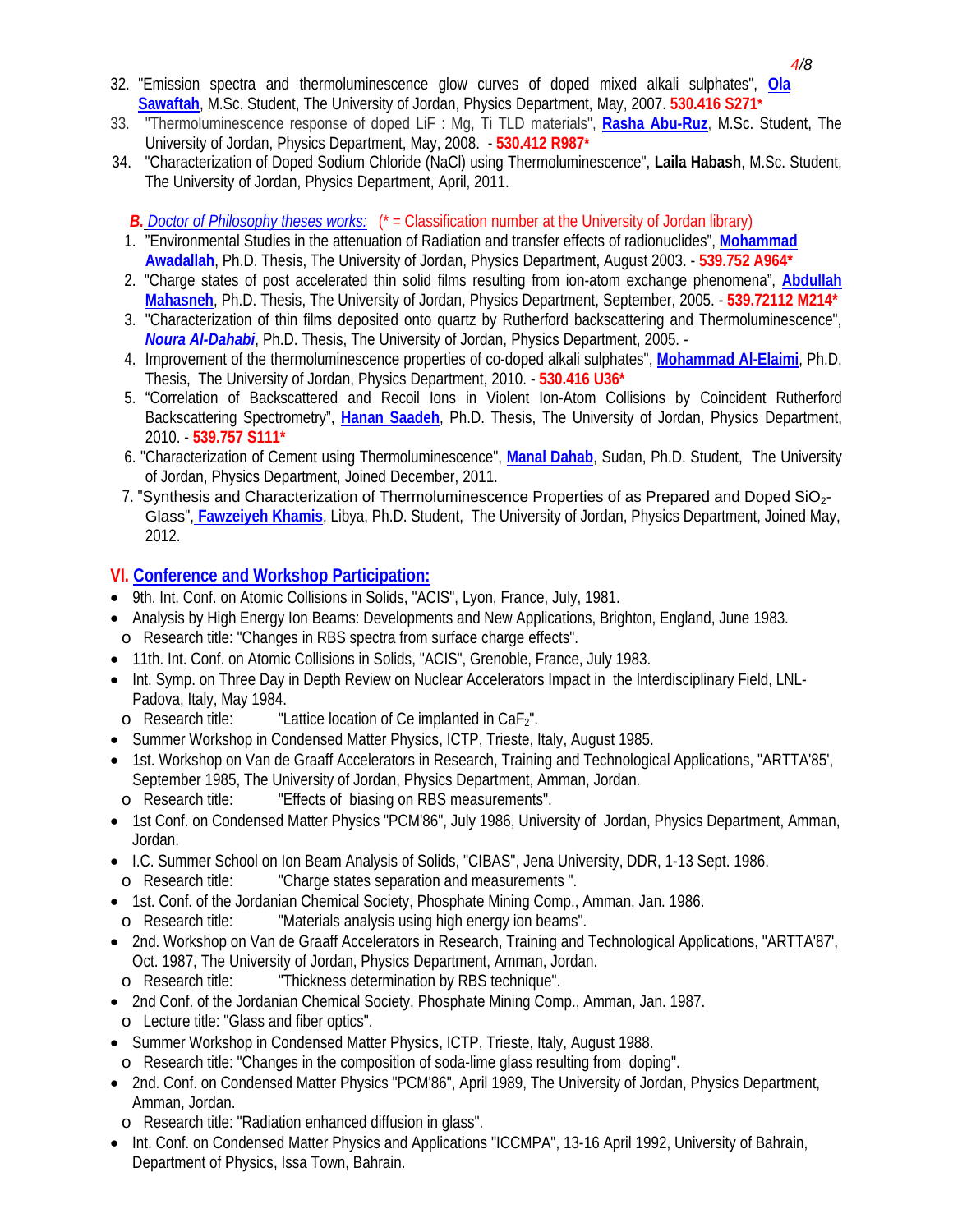- o Research title: "Characterization of pure, ion-exchange and ion implanted glass".
- 3rd. Int. Conf. Solar Electricity (ICSE): Photovoltaics and solar thermal technologies, The Emirate of Sharjah, March 21-25, 1998.
	- o Research title: "Substrate temperature effects on the processing of CdTe and CdS thin films".
- 2<sup>nd</sup>. Physics Palestinian Workshop on Condensed Matter and Applications, An-Najah National University, Nablus, Palestine May 3-4, 2000.
- o Research title: "Characterization of defects induced in thin films"
- Int. Symposium On Utilization of Accelerators, Sao Paulo, Brazil, November 26-30, 2001.
- o Research title: "Characterization of defects induced by Ar beam irradiation in thin films used for solar cell devices ".
- TMS-2006: Nanomaterials: Materials and Processing for Functional Applications of Nanoscale Materials; San Antonio, Texas, March 12-16, 2006.
- o Research title: "nanostructure materials fabricated by ion beam mixing".
- TMS-2007: Recent Developments in Semiconductor, Electro Optic and Radio Frequency Materials: Recent Advances in Semiconductor Technologies; TMS-2007, Orlando, Florida, February 25-March 2, 2007.
- o Research title: "Silicon Germanium Nanostructures Doped with Rare Earth Materials".
- Strategic Planning in Jordanian Higher Education Institutions, 1-2/12/2007, Sheraton Amman, Amman, Jordan.

# **VII. Committees Membership:**

- **A. University, Faculty and Department Committees:**
	- Chair of committee for **Curriculum Development** at University level.
	- **Graduate studies committee at Department, Faculty of Science and Faculty of Graduate Studies..**
	- **Nuclear energy**, The University of Jordan and Ministry of Energy.
	- Member of **waste disposals and pollution issues and problems**.
	- Department and Faculty for the **nuclear Van de Graaff accelerator**.
	- Second Workshop **ARTTA'87 Organizing committee**.
	- Third Workshop **ARTTA'95 Organizing committee**.
	- Chair of Committee for **Strategic Planning** 2007-2012, **Executive and action Plan**, at the University of Jordan.
	- Chairman of committee for **Center of Excellence on Energy, Water and Environment (EWE)** at The University of Jordan 2010.
	- Board Member of Research Center for Water and Environmental Studies Council, The University of Jordan, 2005-2007.
	- Board member of for Marine Sciences Station Council, The University of Jordan, Agaba, Jordan, 2005-2009.
	- Board Member of Hamdi Manco Center for Scientific Research, The University of Jordan, 2005-2008.
	- Member of Research Center for Water and Environmental Studies Council, The University of Jordan, 2005- 2007.
	- Committee member of History of Bilad Al-Sham, The University of Jordan, 2006-2007.
	- Committee member for Appointment at the University of Jordan, 2005-2009.

# **B. Universal Committees:**

- Chairman of national committee for "**International Geo-sphere Bio-sphere Programme: IGBP, Global change",** Finland, 2010.
- Organizing Committee: **TMS-2007**; "Metrologies for Advanced Materials and Devices: Characterization, Measurement and Testing Science: Metrology for Micro and Nano Structures" / "Recent Developments in Semiconductor, Electro Optic and Radio Frequency Materials: Progress in Semiconductor Optoelectronics and Beyond", **Orlando, Florida**, February 25-March 2, 2007.
- Member of the **New York Academy of Sciences**.
- **Non-destructive Testing** (NDT) Society.
- **International Training Committee on Synchrotron Radiation** (SESAME project) UNISCO.
- Committee member for Technical Committee for Higher Education Development, 2006-2008
- Chairman of committee for **"Open Mind Academy"** Project on Multidisciplinary fields in cooperation with several universities in Europe such as Lund in Sweden and SAWAS in England, 2008-2010.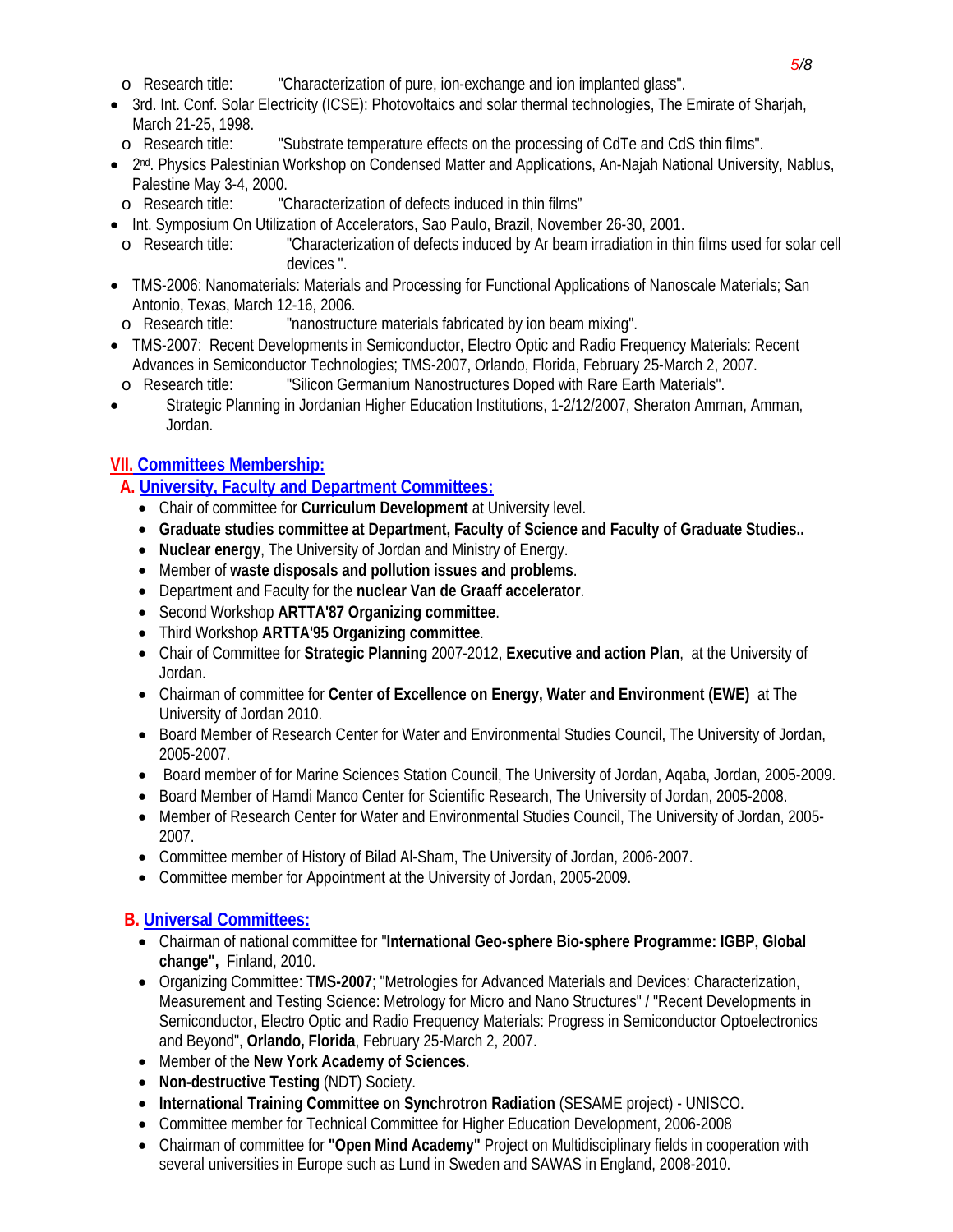- Chair of committee for the **Competence Center** in cooperation with the **University of Lichee, Italy and The University of Jordan,** 2007-2010.
- Higher Education of Scientific Research, Ministry of Higher Education and Academic Research. Jordan / Aug.2005-Aug.2007.
- **Higher Education Strategy and Reform initiative in Higher Education "ERFKE- Education Reform for Knowledge Economy"** through the World Bank 2005.
- Member of committee for student's **selection for Study grants at the French Embassy**, in Jordan, 2008- 2012.
- Chair of committee of: "Governance in Higher Education ", Conference in collaboration with Arab Universities Union, Amman, November 13-14, 2012.
- Member of committee for Jordan Higher Education Strategy, Curriculum of Academic Programs, Ministry of Higher Education and Scientific Research, Amman June 2012.

### **C. Research and Scientific Award Committees:**

- Chair of Committee "Incentive Prize" on behalf of the Ministry of Higher Education and Scientific Research, Jordan, 2005.
- Member of Committee "**Abdul-Hamid Shouman for Arab Youth Scientists",** 2005/2006.
- Chair of Committee **"Abdul-Hamid Shouman for Science Schools Teachers"** ◌ٍ Several times.
- Chair of evaluation Committee **"Hisham Adib Hijjawi,** Industrial and Energy Technology Sector, 2010 and 2011.
- Chair of evaluation Committee **"Jordanian Society for Scientific Research" ,** Patency Sector, 2011.

## **D. Scientific Committees:**

- **Editor in Chief, "Dirasat"**, Scientific Publication Journal, Published by the Deanship of Academic Research, The University of Jordan / Aug.2005-Aug.2007.
- Committee member of the **"Jordan Journal of Physics"**, Scientific Publication Journal, Published by the Deanship of Academic Research, Yarmuk University and the Ministry of Higher Education and Academic Research, 2007-Now, Jordan.
- **Organizing committee of ICCMPA, 1992, Bahrain.**
- Member of Committee for MOHE on **Programs Accreditation in Physics at the Jordanian Universities** 2005-2007.
- Peer Reviewer in: *PHYSICA B: Condensed Matte*r; *Journal of Optoelectronics and Advanced Materials (JOAM).*

## **E. Scientific Programs and Projects:**

- Chair of supervising committee for the Diploma program on **"Information and Communication Technology in Education" (ICTE)**; conducted at The University of Jordan in cooperation with lAl-Faysal Academy, Saudi Arabia, and Ohio University, Athens, April 2007-August 2010
- Supervising the project on **Human Resource Development of Youth Palestinians, -"Stepping**

**Stones",** funded by King Abdullah The Second for Development and conducted at Birzeit University in cooperation with The University of Jordan, April 2007-August 2010.

- **International consultant** for the **evaluation of existing academic science programs in Palestinian Universities, Accreditation and Quality Assurance Commission** (AQAC) at the Ministry of Education & Higher Education *MOEHE, Ramallah – West Bank, Palestine,* 10/05/2011 (Chair of Team)
- Chair of committees for **Higher Education Projects** at The University of Jordan, 2005-2010.
- Chair of Projects at The University of Jordan and supported by the Higher Council for Science and Technology, HCST, Jordan, 2007.
- Member of the **national committee** for virtual **Center of Excellence (CoE) at the Jordanian Atomic Energy Commission.**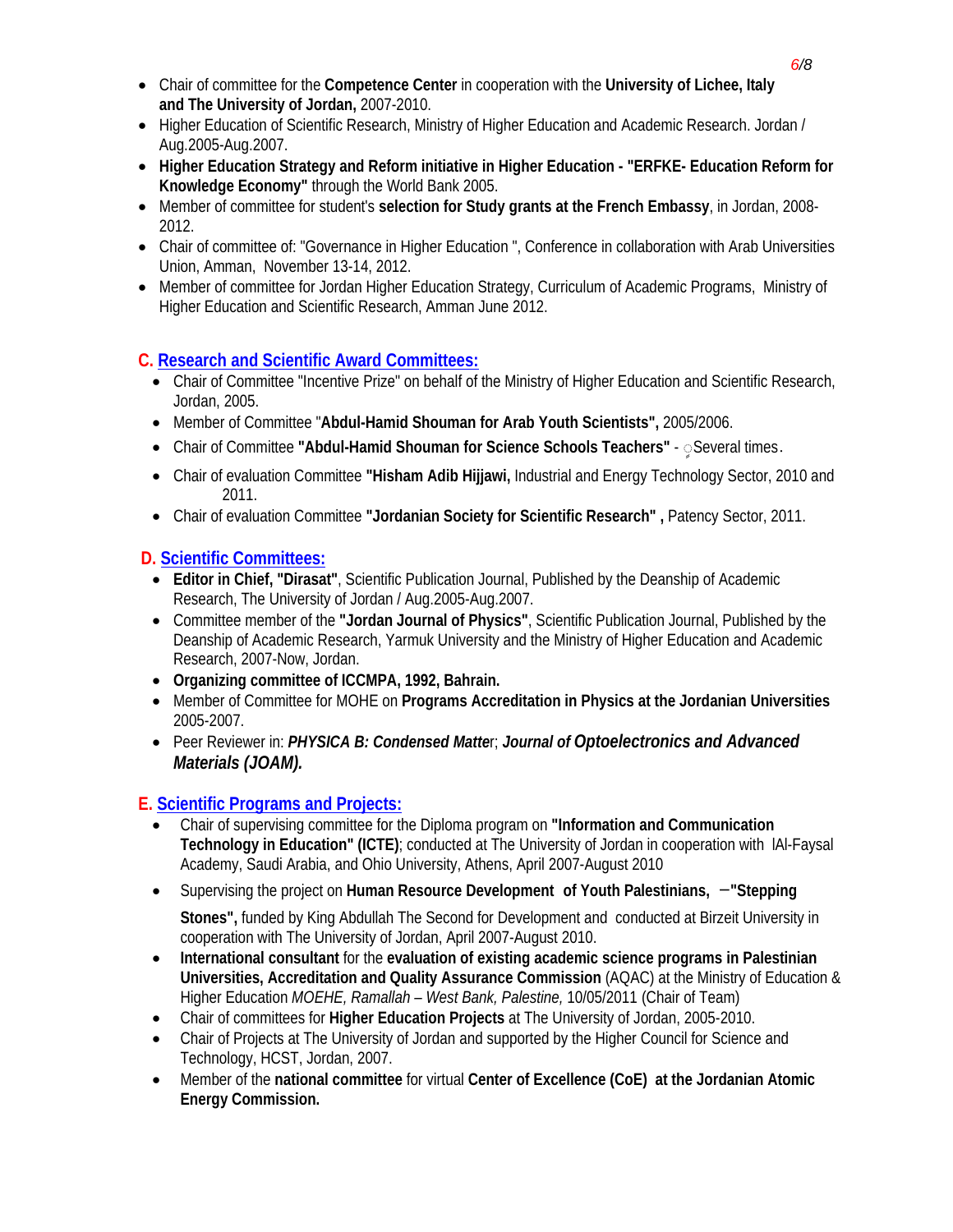#### **VIII. Other Activities:**

- **Founder of the Jordanian Physics Associations** / 1975.
- **Establishing a new experimental condensed matter physics laboratory** at the Physics Department The University of Jordan.
- **Best Research Award / The University of Jordan.**
- **Obtaining a financial support and Equipments from:** 
	- 1. Deanship of Research, The University of Jordan, 1987, 2001, 2007.
	- 2. Goethe University, Frankfurt, FRG, 1988
	- 3. Volkswagen Stiftungwerk, Hannover, FRG, 1989-1992.
	- 4. University of Padova, Italy, 1989.
	- 5. Center of Theoretical and Experimental Physics, Irbid, 1991.
	- 6. DAAD and GTZ, Hannover, Berlin, 1997-1999.
	- 7. Higher Council for Science and Technology, Jordan, 2000.

#### **IX. Academics and Education:**

- Teaching most courses in physics for undergraduate and some postgraduate levels.
- Establishing Computer interactive courses in Physics.
- Organizing Training Session for the Excavation of Jordanian Archeology, held in cooperation between The University of Jordan and IAEA (2009).

### **X. List of Publications:**

- 1. "Even parity states of 16O", Kassis N. and **Arafah D.-E.**, *J. Phys. G: Nuclear Physics* **7** (1981) 165.
- 2. "RBS studies of implanted heavy ions in CaF<sub>2</sub> and LiF single crystals", Bangert U., Thiel K., Herr W. and **Arafah D.-E.**, *GSI Annual Report*, 1981, 196.
- 3. "Ion range studies of cerium implanted CaF2", Arafah D.-E., Bngert U., Thiel K. and Townsend P.D., *Nucl. Instr. and Methods*, **209/210** (1983) 1105.
- 4. "Radiation enhanced diffusion of Krypton and Uranium impurities in LiF ", Bangert U, **Arafah D.-E.,** Sassmannhausen U., Thiel K. and Townsend P.D., *Nucl. Inst. and Methods,* **209/210** (1983) 1111.
- 5. "Preferential sputtering and ion induced changes in the composition of pure and U-doped LiF single crystals", Thiel K. Sassmannhausen U., **Arafah D.-E.** and Recker K., *Nucl. Inst. and Methods B***1** (1984) 282.
- 6. "Changes in RBS spectra resulting from surface charge effects", **Arafah D.-E.** and Townsend P.D., *Nucl. Inst. and Methods B***4** (1984) 399.
- 7. "Lattice location of Ce implanted in CaF2 ", **Arafah D.-E.,** Georgiacodis D.N., Townsend P.D., Hogg C.W. and Chadwick A.V., *Proc. Int. Symp. on Three Day in Depth Review of Particle Accelerator Impact in the Interdisciplinary Field,* LNL-Padova, Italy, (1985) 38.
- 8. "PIXE facility at Jordan Van de Graaff accelerator", Saleh N.S., Hallak A.B., Saleh K.A. and **Arafah D.-E.,** *Appl. Phys. Comm.* **5(4)** (1985/86) 253.
- 9. "Assessment of Jordanian salt using nuclear techniques", Saleh K.A., **Arafah D.-E.,** Jabr I.J. and Saleh N.S., *Appl. Phys. Comm.* **7(3)** (1987) 195.
- 10. "Quantitative analysis of stainless steel using nuclear techniques", Abu-El-Haiga A.J., Saleh K.A., **Arafah D.- E.,** Halim N.A., Kamal M.R., Khalifeh J.M. and Saleh N.S., *Mat. Sci. and Eng.* **95** (1987) 267.
- 11. "Combined nuclear measurements of yeast", Saleh N.S., Saleh K-A., **Arafah D-E.** and Halim N.A., *Nucl. Inst. and Methods B***23** (1987) 379.
- 12. "Anomalies in the depth distribution of Kr implanted into SiO2", **Arafah D.-E.,** *Phys. Stat. Solidi (a)* **103** (1987) K7.
- 13. "Orientation dependence of stopping powers studied in GaAs by nuclear reactions", **Arafah D.-E.,** Qumri N. Meyer J.D., Thomas T. and Bethge K., *IKF Annual Report,* 1987, p.138.
- 14. "Inherent peculiarities in nuclear reaction analysis", **Arafah D.-E.** and Meyer J.D., *J. Appl. Phys.* **64(3)** (1988) 1557.
- 15. "Charge-state measurements of backscattered ions from Au films", **Arafah D.-E.,** Meyer J.D., Sharabati H.H. and Mahmoud A.M., *Phys. Rev. A* **39(8)** (1989) 3836.
- 16. "Anomalous behavior in the performance of Van de Graaff accelerators", **Arafah D.-E.,** Bulous B.R., Al-Ramadin Y.I. and Mahmoud A.M., *Appl. Phys. Comm*. **9(1)** (1989) 99.
- 17. "Radiation enhanced diffusion of Ag produced by Ar implantation into Ag-doped glass", Sbouh A.K., **Arafah D.- E.** and Al-Ramadin Y.I., *J. Phys.: Condensed Matter* **1** (1989) 5045.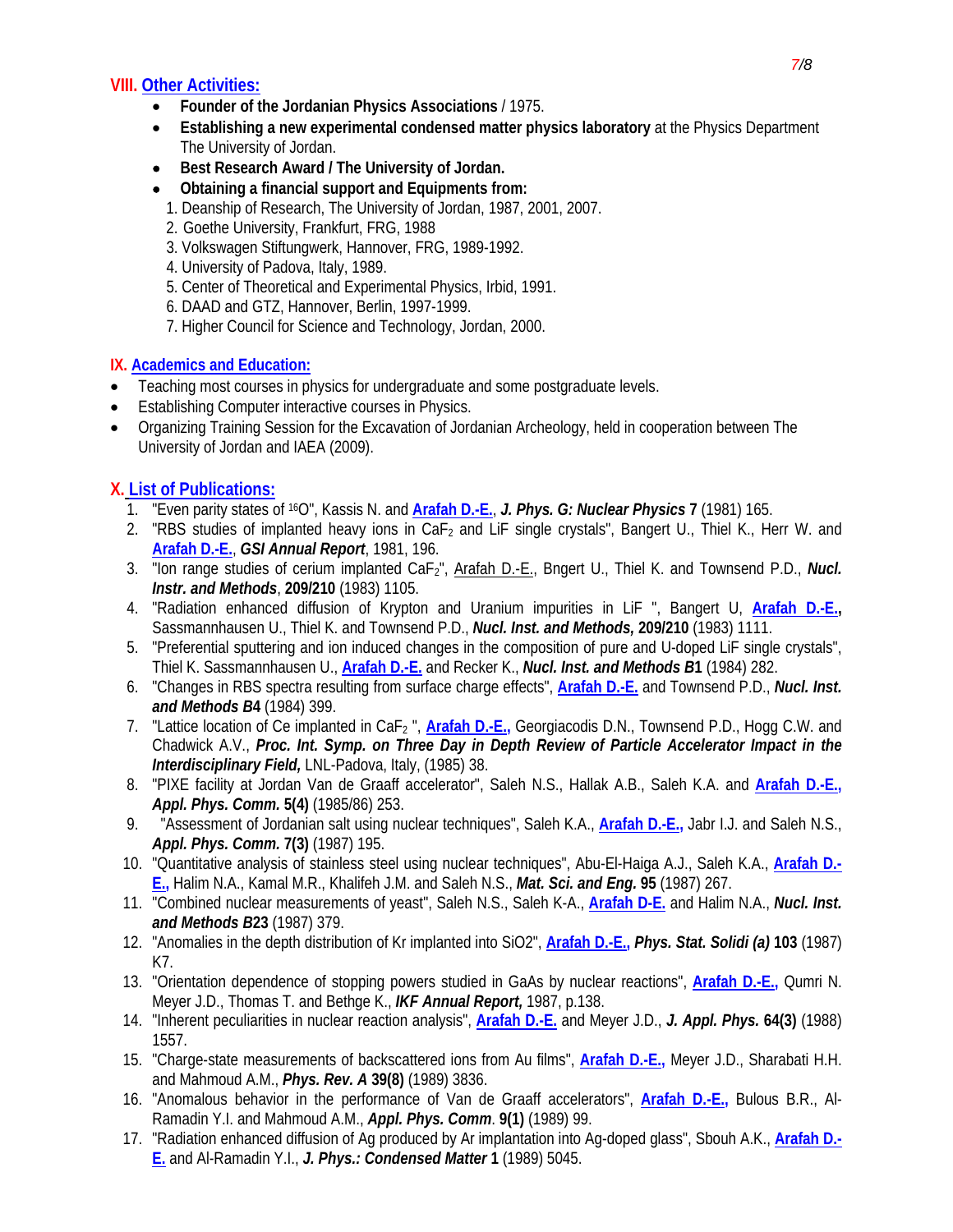- 18. "Changes in the composition of soda-lime glass resulting from Ag-doping", Sbouh A.K., **Arafah D.-E.** and Al-Ramadin Y.I., *Mat. Sci. and Eng. B***3** (1989) 473.
- 19. "Fluence dependence of the depth distribution of Kr implanted into SiO2", **Arafah D.-E.** and Shahin I.S., *Dirasat* **17(2)** (1990) 129.
- 20. "Influence of electronic compensation on Rutherford backscattering spectra of biased insulators", Meyer J.D. and **Arafah D.-E.,** *Nucl. Inst. and Methods B***50** (1990) 109.
- 21. "Photoacoustic measurement of the absolute optical absorption coefficient of opaque solids", Shahin I.S. and **Arafah D.-E.,** *Dirasat* **18B (3)** (1991) 30.
- 22. "Characterization of pure ion-exchange and ion implanted glass", **Arafah D.-E.** Al-Ramadin Y. and Sharabati H., *Proc. 1st. Int. Conf. on Condensed Matter Physics and Applications "ICCMPA"*, Bahrain University, 13-16 April, 1992, Bahrain, p.163-170.
- 23. "Aging effects of polypropylene used in heating systems", **Arafah D.-E.,** Al-Ramadin Y., Hammad M. and Zihlif A., *Radiat. Phys. and Chem*. **41(3)** (1993) 553.
- 24. "Radiation enhanced diffusion in ion implanted glass", **Arafah D.-E.** and Al-Ramadin Y., *Appl. Phys. A* **56** (1993) 555.
- 25. "Nuclear reaction studies of pure, Eu-doped and <sup>40</sup>Ar+ ion irradiated CaF<sub>2</sub>", Gaith B., Arafah D.-E. and Sharabati H., 3rd. *European Conf. on Accelerators in Applied research and Technology, "ECART 93"*, 31 August - 4 September 1993, France.
- 26. "Materials analysis using nuclear techniques: Rutherford backscattering (RBS)" **Arafah D.-E.,** *Proceedings of the Atomic Arab Energy Agency*, 1994, 1-21.
- 27. "Parallel plate avalanche detector: construction and testing", Khayyat Kh.S., **Arafah D.-E.** and Sharabati H., *Proceedings of the Atomic Arab Energy Agency*, 1994, 22-35.

.28 "أ**ساسيات الكهرباء والمغناطيسية"** ، معروف عبد االله ، **ضياء الدين عرفة** وجميل خليفة ، 1995 ، دار الفكر ، عمان

، الأردن.

- 29. "Characterization of TL-glow curves resulting from sensitized TLD-100", Mahmoud A. G., **Arafah D.-E.** and Sharabati H., *J. Phys. D: Applied Physics* **31** (1998) 224-230.
- 30. "Processing effects on the structure of CdTe, CdS and SnO2 thin films", Ahmad-Bitar R. and **Arafah D.-E.**, *Solar Energy Materials and Solar Cells* **51** (1998), 83-93.
- 31. " Influence of substrate temperature on the preparation of CdTe and CdS thin films", **Arafah D.-E.** and Ahmad-Bitar R., *Semiconductor Science and Technology*, **13** (1998) 322-328.
- 32. "Equilibrium charge state fractions of 4He ions backscattered from Au-films", **Arafah D.-E.,** *ILL Nuovo Cimento D*, **20** (3) (1998) 261-271.
- 33. " Working life effects on the properties of plastic thermopipes ', Hammad M., **Arafah D.-E.,** Al-Ramadin Y. and Zihlif A., *J. Mater. Science*, **33** (1998), 4167-4171.
- 34. "Thermoluminescence in LiF TLD-100 after β-irradiation", AL\_Turany M.H., **Arafah D.-E.** and Sharabati H., *Dirasat*, **26**(2) (1999) 151-165.
- 35 "Ion beam mixing of Ag/Si bilayer", Masoud N. and **Arafah, D.-E.,** *Phys. Stat. Solidi (a)* **172** (1999) .155.
- 36 "Induced defects and structural changes resulting from the processing of CdTe and CdS thin films", **Arafah D.-E.** and Ahmad-Bitar R., *Solar Energy Mater. and Solar Cells* **64** (2000) 45-54.
- 37. "Characterization of Defects Induced by <sup>40</sup>Ar<sup>+</sup> Beam irradiation in Thin Films used for Solar Cell Devices", **Arafah D.-E.,** Masoud N. and A. Mahmoud, *Proceeding of the International Symposium on Utilization of Accelerators,* Sao Paulo, Brazil 26-30 November, 2001. International Atomic Energy Agency (IAEA) Publications, 2002.
- 38. "Ion beam mixing of Ag/Si bilayer: flux dependence", Masoud N., **Arafah, D.-E.,** and Becker, K.H., *Nucl. Inst. and Methods,* **209/210** (2003) 1111.
- 39. Maghrabi M. and **D.-E. Arafah**. 2003. Sensitization of the thermoluminescence response of CaF<sub>2</sub> phosphors, *Phys. Stat. Sol. (a)* 195, No. 2, 459– 467.
- 40. "Ion beam mixing of Silicon–Germanium for solar cell applications", Abedrabbo S., **Arafah**, **D.-E.,** Salem S., and Ravindra, N.M., *13th. Workshop on Crystalline Silicon Solar Cell Materials and Processes,* Vail, Colorado, August 10-13, 2003.
- 41. "Ion Beam Mixing of Silicon-Germanium Thin Films", Abedrabbo S., **D.-E. Arafah** and S. Salem, *Journal of Electronic Materials*, 34(5) (2005) 468-473.
- 42. "Ion Beam Mixing for Processing of Nanostructure Materials", Abedrabbo S., **D.E. Arafah**, O. Gokce, L. Wielunski, O. Celik, and N.M. Ravindra, *Journal of Electronic Materials*, 35 (5) 2006 834-839.